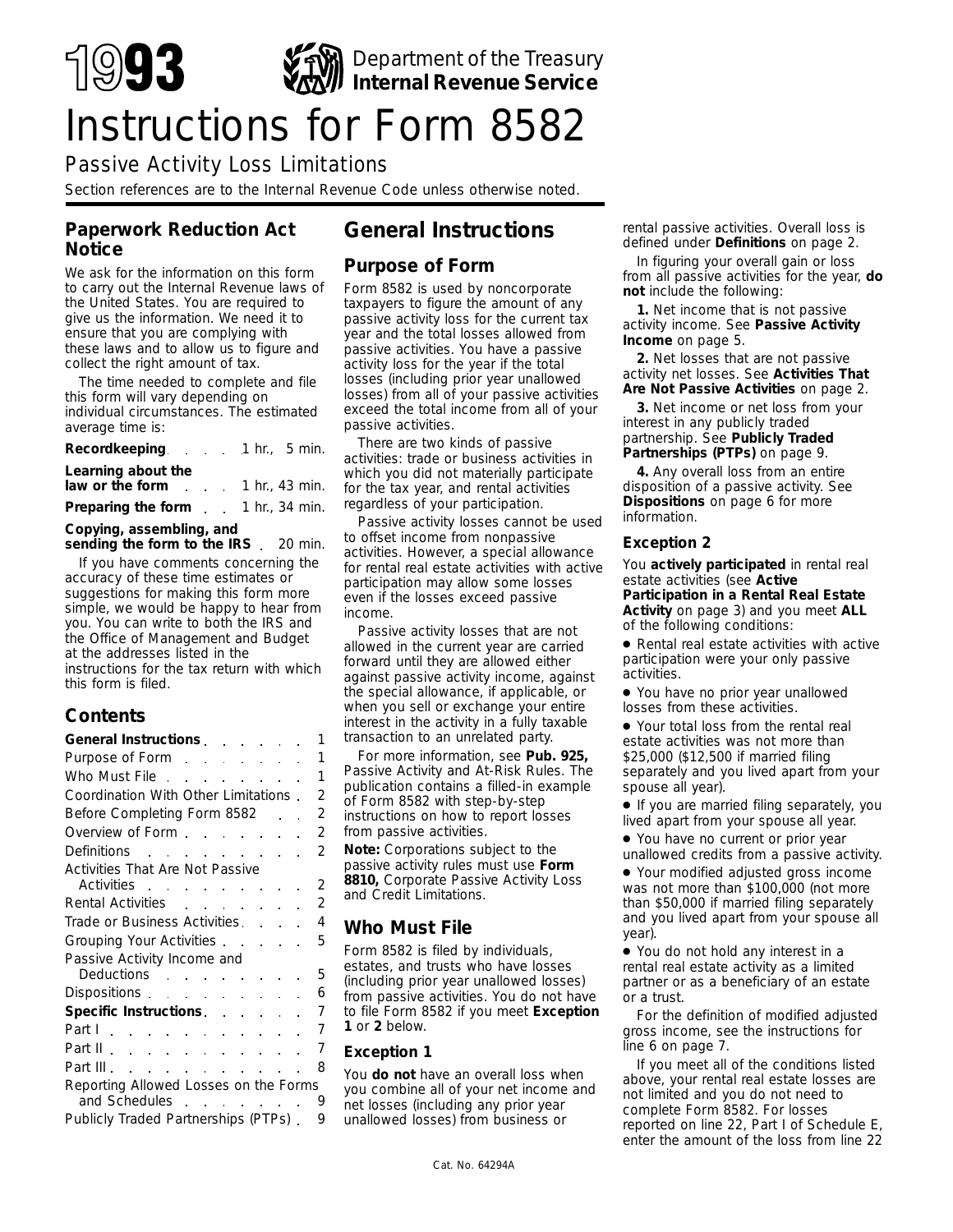on line 23 of Schedule E. For losses from a partnership or an S corporation, enter the amount of the allowable loss from Schedule K-1 in Part II, column (g), of Schedule E. For losses reported on line 32 of **Form 4835,** Farm Rental Income and Expenses, enter the amount of the allowable loss from line 32 on line 33c of Form 4835.

If you do not qualify for Exception 1 or 2, you must complete Form 8582.

## **Coordination With Other Limitations**

Losses from passive activities generally are subject to other applicable limitations (e.g., basis and at-risk limitations) before they are subject to the passive loss limitations. Once a loss becomes allowable under these other limitations, you must determine whether the loss is limited under the passive loss rules. Get **Form 6198,** At-Risk Limitations, for details on the at-risk rules. However, capital losses that are allowable under the passive loss rules may be limited under section 1211. Similarly, percentage depletion deductions that are allowable under the passive loss rules may be limited under section 613A(d).

## **Before Completing Form 8582**

To see if your activity is treated as a passive activity, read:

● **Trade or Business Activities** if your activity is a trade or business activity (page 4).

● **Rental Activities** if your activity is the renting of tangible property (below).

● **Grouping Your Activities** (page 5). To see how to treat income and deductions from your activity, read:

● **Passive Activity Income and Deductions** and **Dispositions** (pages 5 and 6).

To see how to enter income and losses on Form 8582, read the instructions for Worksheets 1 and 2 (page 7).

## **Overview of Form**

The form consists of three parts.

**Part I—1993 Passive Activity Loss.—** Use Part I to combine the net income and net loss from all passive activities to determine if you have a passive activity loss for 1993.

If the net losses from all passive activities exceed the net income from all passive activities, you will have a passive activity loss for 1993.

#### **Part II—Special Allowance for Rental Real Estate With Active**

**Participation.—**Use Part II to figure the maximum amount of rental loss allowed if you have a net loss from a rental real estate activity with active participation. **Part III—Total Losses Allowed.—**Use Part III to figure the amount of the passive activity loss (as determined in

Part I) that is allowed for 1993 from all

# **Definitions**

passive activities.

Except as otherwise indicated, the following terms in these instructions are defined as shown below:

**Net income** means the excess of current year income over current year deductions from the activity. This includes any current year gains or losses from the disposition of assets or an interest in the activity.

**Net loss** means the excess of current year deductions over current year income from the activity. This includes any current year gains or losses from the disposition of assets or an interest in the activity.

**Overall gain** means the excess of the "net income" from the activity over the prior year unallowed losses from the activity.

**Overall loss** means the excess of the prior year unallowed losses from the activity over the "net income" from the activity or the prior year unallowed losses from the activity plus the "net loss" from the activity.

**Prior year unallowed losses** means the losses from an activity that were disallowed under the passive activity loss limitations in a prior year and carried forward to the tax year under section 469(b). See Regulations section 1.469-1(f)(4) and Pub. 925.

## **Activities That Are Not Passive Activities**

The following are not passive activities:

**1.** Trade or business activities in which you materially participated for the tax year.

**2.** An interest in an oil or gas well drilled or operated under a working interest if at any time during the tax year you held the working interest directly or through an entity that did not limit your liability (such as a general partner interest in a partnership). This exception applies regardless of whether you materially participated in the activity for the tax year.

If, however, your liability was not unlimited for the entire year (e.g., you converted your general partner interest to a limited partner interest during the year), some of your income and losses from the working interest may be treated as passive activity gross income and passive activity deductions. See Temporary Regulations section  $1.469 - 1T(e)(4)(ii)$ .

**3.** The rental of a dwelling unit you used as a residence if section 280A(c)(5) applies. This exception applies if you rented out a dwelling unit that you also used as a home during the year for a number of days which exceeds the greater of 14 days or 10% of the number of days during the year that the home was rented at a fair rental.

**4.** An activity of trading personal property for the account of owners of interests in the activity. See Temporary Regulations section 1.469-1T(e)(6).

**Low-income housing activities.—** Transitional relief is provided for investors in qualified low-income housing projects. Losses from certain investments made after 1983 and before 1989 in low-income housing are treated as not from a passive activity for a period of up to 7 years beginning with the year of the original investment. See Pub. 925 for more details.

Income and losses from these activities should not be entered on Form 8582 but may be subject to limitations other than the passive loss rules.

# **Rental Activities**

A rental activity is a passive activity even if you materially participated in the activity.

However, if you meet any one of the six exceptions listed below, the rental of the property is not treated as a rental activity. See **Reporting Income and Losses From the Activities** on page 3 if you meet any of the exceptions.

An activity is a rental activity if tangible property (real or personal) is used by customers or held for use by customers and the gross income (or expected gross income) from the activity represents amounts paid (or to be paid) mainly for the use of the property. The activity is considered a rental activity even if the use is under a lease, a service contract, or some other arrangement that is not called a lease.

### **Exceptions**

An activity is not a rental activity if:

**1.** The **average period of customer use** of the rental property is 7 days or less.

Figure the **average period of customer use** for a class of property by dividing the total number of days in all rental periods by the number of rentals during the tax year. If the activity involves renting more than one class of property, multiply the average period of customer use of each class by the ratio of the gross rental income from that class to the activity's total gross rental income. The activity's average period of customer use equals the sum of these class-by-class average periods weighted by gross income. See Regulations section 1.469-1(e)(3)(iii).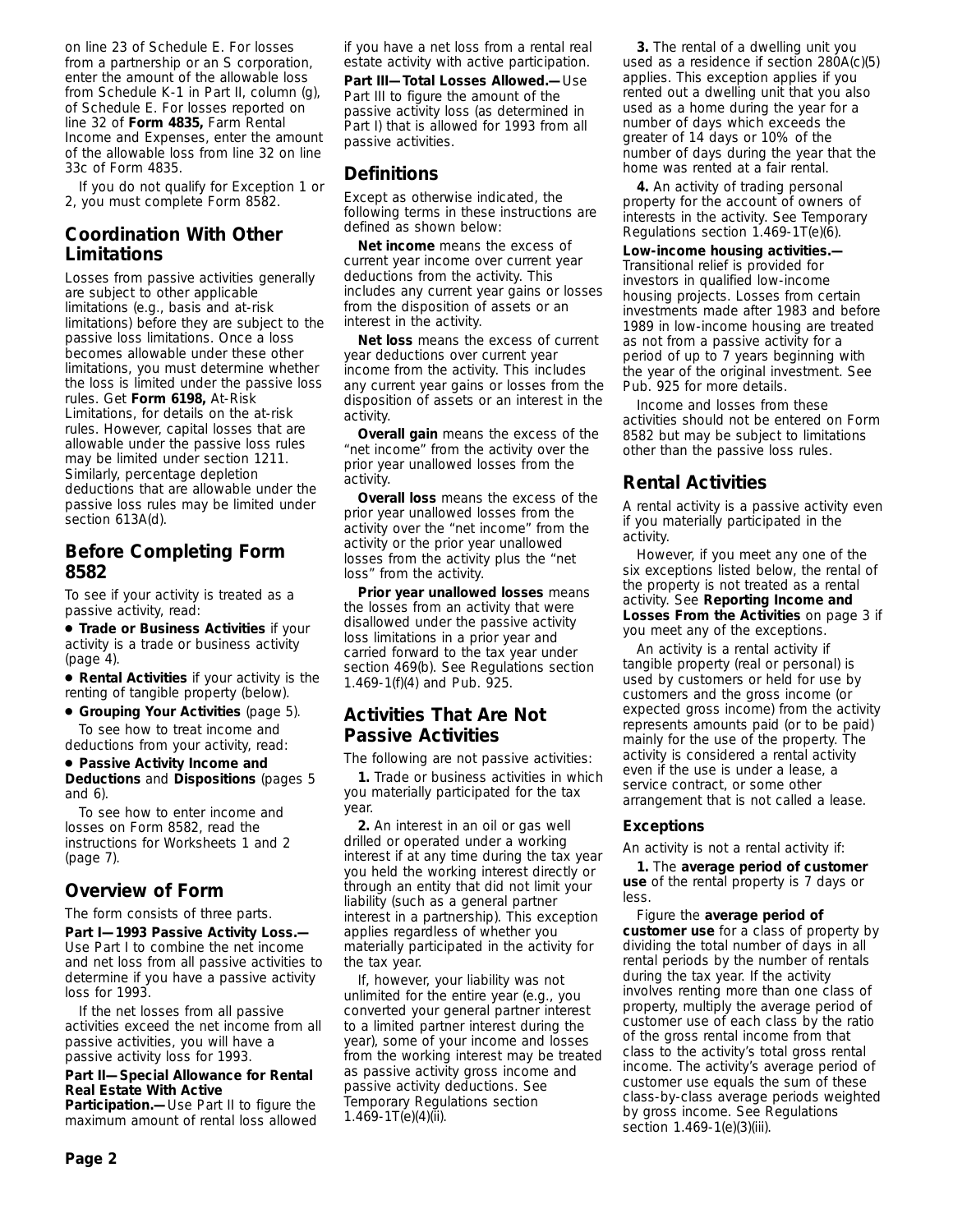**2.** The **average period of customer use** (see definition above) of the rental property is 30 days or less and **significant personal services** were provided in connection with making the rental property available for customer use.

**Significant personal services** include only services performed by individuals. In determining whether personal services are significant, all of the relevant facts and circumstances are taken into consideration. Facts and circumstances include the frequency of the services, the type and amount of labor required to perform the services and the value of the services relative to the amount charged for use of the property.

**3. Extraordinary personal services** were provided in connection with making the rental property available for customer use.

Services provided in connection with making rental property available for customer use are **extraordinary personal services** only if the services are performed by individuals and the customers' use of the rental property is incidental to their receipt of the services.

**4.** The rental of the property is **incidental** to a nonrental activity.

The rental of property is **incidental** to an activity of holding property for investment if the main purpose of holding the property is to realize a gain from the appreciation of the property and the gross rental income is less than 2% of the smaller of the **unadjusted basis** of the property or the fair market value of the property.

**Unadjusted basis** means the cost of the property without regard to depreciation deductions or any other adjustment described in section 1016 that reduces basis.

The rental of property is **incidental** to a trade or business activity if:

**a.** You own an interest in the trade or business activity during the year;

**b.** The rental property was mainly used in the trade or business activity during the tax year or during at least 2 of the 5 preceding tax years; and

**c.** The gross rental income from the property is less than 2% of the smaller of the **unadjusted basis** of the property or the fair market value of the property.

Lodging provided for the employer's convenience to an employee or the employee's spouse or dependents is **incidental** to the activity or activities in which the employee performs services.

**5.** You customarily make the rental property available during defined business hours for nonexclusive use by various customers.

**6.** You provide property for use in a nonrental activity of a partnership, an S corporation, or a joint venture in your

capacity as an owner of an interest in such partnership, S corporation, or joint venture.

For example, if a partner contributes the use of property to a partnership, none of the partner's distributive share of partnership income is income from a rental activity unless the partnership is engaged in a rental activity. In addition, a partner's gross income attributable to a guaranteed payment under section 707(c) is not income from a rental activity. The determination of whether the property used in the activity is provided in the partner's capacity as an owner of an interest in the partnership is made on the basis of all the facts and circumstances.

#### **Reporting Income and Losses From the Activities**

If you meet any of the six exceptions listed above, your rental of the property is not a rental activity. You must then determine whether your rental of the property is a trade or business activity and, if so, whether you materially participated in the activity for the tax year (see **Trade or Business Activities** on page 4). If the activity is a trade or business activity in which you did not materially participate, enter the income and losses from the activity on Worksheet 2.

If you meet any of the six exceptions listed above and the activity is a trade or business activity in which you materially participated, report any income or loss from the activity on the forms or schedules you normally use.

If you **did not** meet any of the six exceptions, the rental activity is a passive activity. Special rules apply if you conduct the rental activity through a publicly traded partnership (PTP) or if any of the rules described under **Recharacterization of Passive Income**

on page 6 apply. See the PTP rules on page 9.

If none of the special rules apply, the rental activity is entered on either Worksheet 1 or 2. Worksheet 1 is for rental real estate activities in which you actively participated. See **Active Participation in a Rental Real Estate Activity** below. Worksheet 2 is for rental real estate activities in which you did not actively participate, activities of renting personal property, and other trade or business activities in which you did not materially participate. See the instructions for Worksheets 1 and 2.

### **Active Participation in a Rental Real Estate Activity**

If you actively participated in a rental real estate activity, you may be able to deduct up to \$25,000 of the loss from the activity from nonpassive income. This "special allowance" is an exception to the general rule disallowing losses in excess of income from passive activities. The special allowance is not available if you were married, file a separate return for the year, and did not live apart from your spouse at all times during the year.

Only individuals and qualifying estates can actively participate in a rental real estate activity. Estates (other than qualifying estates) and trusts cannot actively participate. Limited partners cannot actively participate unless future regulations provide an exception.

You are not considered to actively participate in a rental real estate activity if at any time during the tax year your interest (including your spouse's interest) in the activity was less than 10% (by value) of all interests in the activity.

Active participation is a less stringent requirement than material participation (see **Material Participation** on page 4). You may be treated as actively participating if you participated, for example, in making management decisions or arranging for others to provide services (such as repairs) in a significant and bona fide sense. Management decisions that can count as active participation include approving new tenants, deciding on rental terms, approving capital or repair expenditures, and other similar decisions.

An estate is treated as actively participating for tax years ending less than 2 years after the date of the decedent's death if the decedent would have satisfied the active participation requirements for the activity for the tax year the decedent died. Such an estate is a "qualifying estate."

The maximum special allowance that single individuals and married individuals filing a joint return for the tax year can qualify for is \$25,000. The maximum is \$12,500 in the case of married individuals who file separate returns for the tax year and who lived apart at all times during the tax year. The maximum special allowance for which an estate can qualify is \$25,000 reduced by the special allowance for which the surviving spouse qualified.

If your modified adjusted gross income (as defined on page 7) is \$100,000 or less (\$50,000 or less in the case of married persons filing separately), your loss is deductible up to the amount of the maximum special allowance referred to in the preceding paragraph. If your modified adjusted gross income is more than \$100,000 (\$50,000 in the case of married persons filing separately), the special allowance is limited to 50% of the difference between \$150,000 (\$75,000 in the case of married persons filing separately) and your modified adjusted gross income. When modified adjusted gross income is \$150,000 or more (\$75,000 or more in the case of married persons filing separately), there is no special allowance.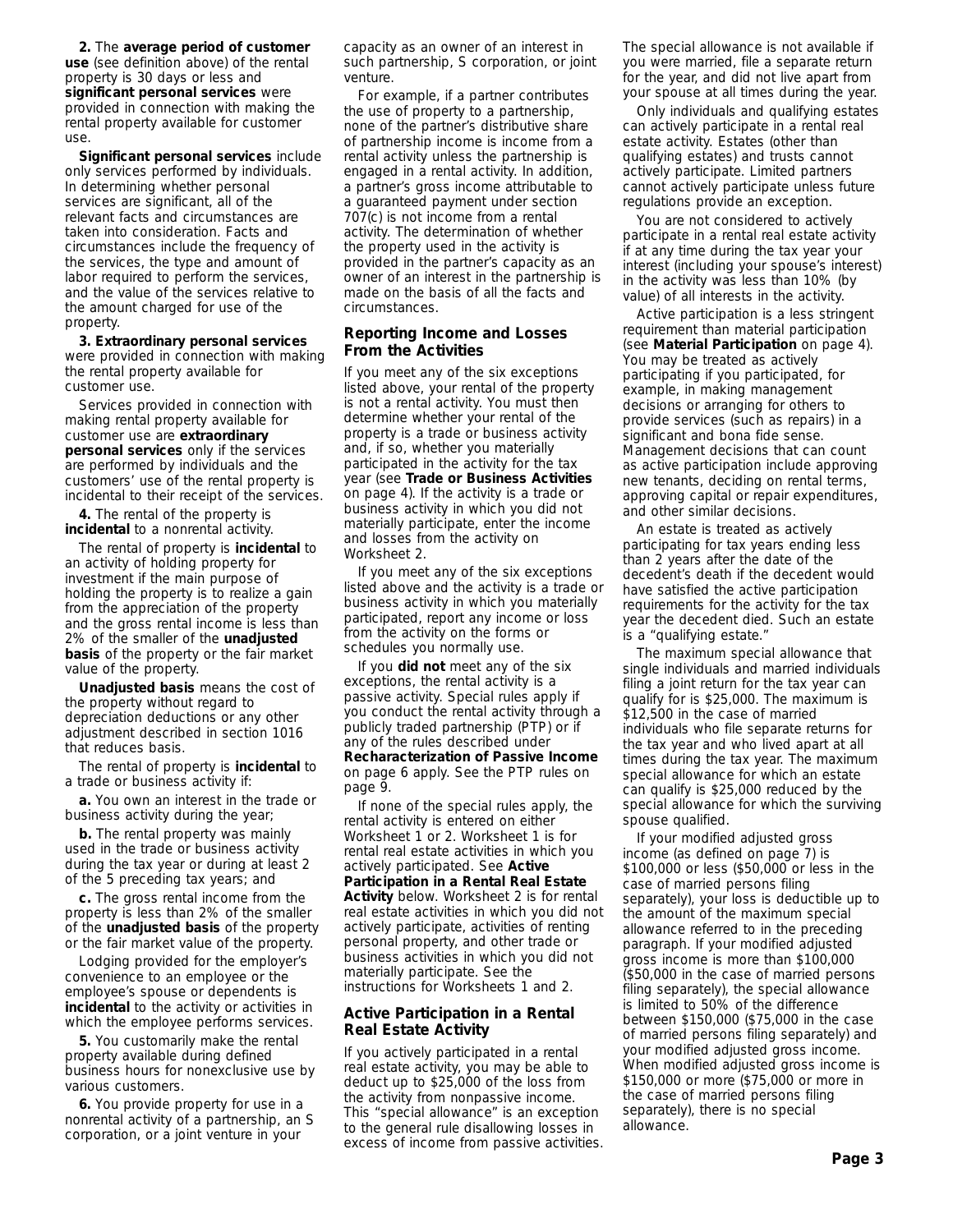If you qualify under the active participation rules, use Worksheet 1 and see page 7 of the instructions.

## **Trade or Business Activities**

A trade or business activity is an activity (other than a rental activity or an activity treated as incidental to an activity of holding property for investment) that:

**1.** Involves the conduct of a trade or business (within the meaning of section 162),

**2.** Is conducted in anticipation of starting a trade or business, or

**3.** Involves research or experimental expenditures deductible under section 174 (or that would be if you chose to deduct rather than capitalize them).

Trade or business activities are generally reported on Schedule C, C-EZ, or F, or in Part II or III of Schedule E.

#### **Material Participation**

**In general.—**Participation, for purposes of the material participation tests listed below, generally includes any work you did in connection with an activity if you owned an interest in the activity at the time you did the work. The capacity in which you did the work does not matter. However, work is not treated as participation if it is not work that an owner would customarily do in the same type of activity, and one of your main reasons for doing the work was to avoid the disallowance of losses or credits from the activity under the passive activity rules.

Work you did as an investor in an activity is not treated as participation unless you were directly involved in the day-to-day management or operations of the activity. Work done as an investor includes:

**1.** Studying and reviewing financial statements or reports on operations of the activity.

**2.** Preparing or compiling summaries or analyses of the finances or operations of the activity for your own use.

**3.** Monitoring the finances or operations of the activity in a nonmanagerial capacity.

You may prove your participation in an activity by any reasonable means. You do not have to maintain contemporaneous daily time reports, logs, or similar documents if you can establish your participation by other reasonable means. Reasonable means for this purpose may include, but are not limited to, the identification of services performed over a period of time and the approximate number of hours spent performing the services during that period, based on appointment books, calendars, or narrative summaries.

Participation by your spouse during the tax year in an activity you own may be counted as your participation in the

activity. The participation by your spouse may be included as your participation even if your spouse did not own an interest in the activity and whether or not you and your spouse file a joint return for the tax year.

**Tests for individuals.—**You materially participated for the tax year in a trade or business activity if you satisfy one or more of the following tests:

**1.** You participated in the activity for more than 500 hours.

**2.** Your participation in the activity for the tax year was substantially all of the participation in the activity of all individuals (including individuals who did not own any interest in the activity) for the year.

**3.** You participated in the activity for more than 100 hours during the tax year, and you participated at least as much as any other individual (including individuals who did not own any interest in the activity) for the year.

**4.** The activity is a significant participation activity for the tax year, and you participated in all significant participation activities during the year for more than 500 hours. A **significant participation activity** is any trade or business activity in which you participated for more than 100 hours during the year and in which you did not materially participate under any of the material participation tests (other than this test 4).

**5.** You materially participated in the activity for any 5 (whether or not consecutive) of the 10 preceding tax years. When determining if you materially participated in tax years beginning before 1987 (other than a tax year of a partnership, an S corporation, an estate, or a trust ending after 1986), you materially participated only if you participated for more than 500 hours during the tax year.

**6.** The activity is a personal service activity in which you materially participated for any 3 (whether or not consecutive) preceding tax years. When determining if you materially participated for tax years beginning before 1987 (other than a tax year of a partnership, an S corporation, an estate, or a trust ending after 1986), you materially participated only if you participated for more than 500 hours during the tax year.

An activity is a personal service activity if it involves the performance of personal services in the fields of health, law, engineering, architecture, accounting, actuarial science, performing arts, consulting, or any other trade or business, in which capital is not a material income-producing factor.

**7.** Based on all of the facts and circumstances, you participated in the activity on a regular, continuous, and substantial basis during the tax year.

You did not materially participate in the activity under this seventh test, however, if you participated in the activity for 100 hours or less during the year. Your participation in managing the activity does not count in determining whether you materially participated under this test if:

**a.** Any person (except you) received compensation for performing services in the management of the activity; or

**b.** Any individual spent more hours during the tax year than you spent performing services in the management of the activity (regardless of whether the individual was compensated for the management services).

**Special rules for limited partners.—**If you owned your interest in an activity as a limited partner, you generally **did not** materially participate in the activity. You **did** materially participate in the activity, however, if you met material participation tests 1, 5, or 6 above for the tax year.

You are not treated as a limited partner, for purposes of the material participation tests, however, if you were a general partner in the partnership at all times during the partnership's tax year ending with or within your tax year (or, if shorter, during the portion of the partnership's tax year in which you directly or indirectly owned your limited partner interest).

**Special rules for certain retired or disabled farmers and surviving spouses of farmers.—** Certain retired or disabled farmers and surviving spouses of farmers are treated as materially participating in a farming activity if the real property used in the activity would meet the estate tax rules for special valuation of farm property passed from a qualifying decedent. See Temporary Regulations section 1.469-5T(h)(2).

**Estates and trusts.—**The passive loss limitations apply in computing the distributable net income and taxable income of an estate or trust. See Temporary Regulations section 1.469-1T( $b$ )(2) and (3). The rules for determining material participation for this purpose have not yet been issued.

#### **Reporting Income and Losses From the Activities**

**Trade or business activities with material participation.—**If you materially participated in a trade or business activity, the activity is **not** a passive activity. Report the income and losses from the activity on the form or schedule you normally use.

**Trade or business activities without material participation.—**If you did not materially participate in a trade or business activity, the activity is a passive activity. In general, you must use Worksheet 2 to determine the amount to enter on Form 8582. However, if you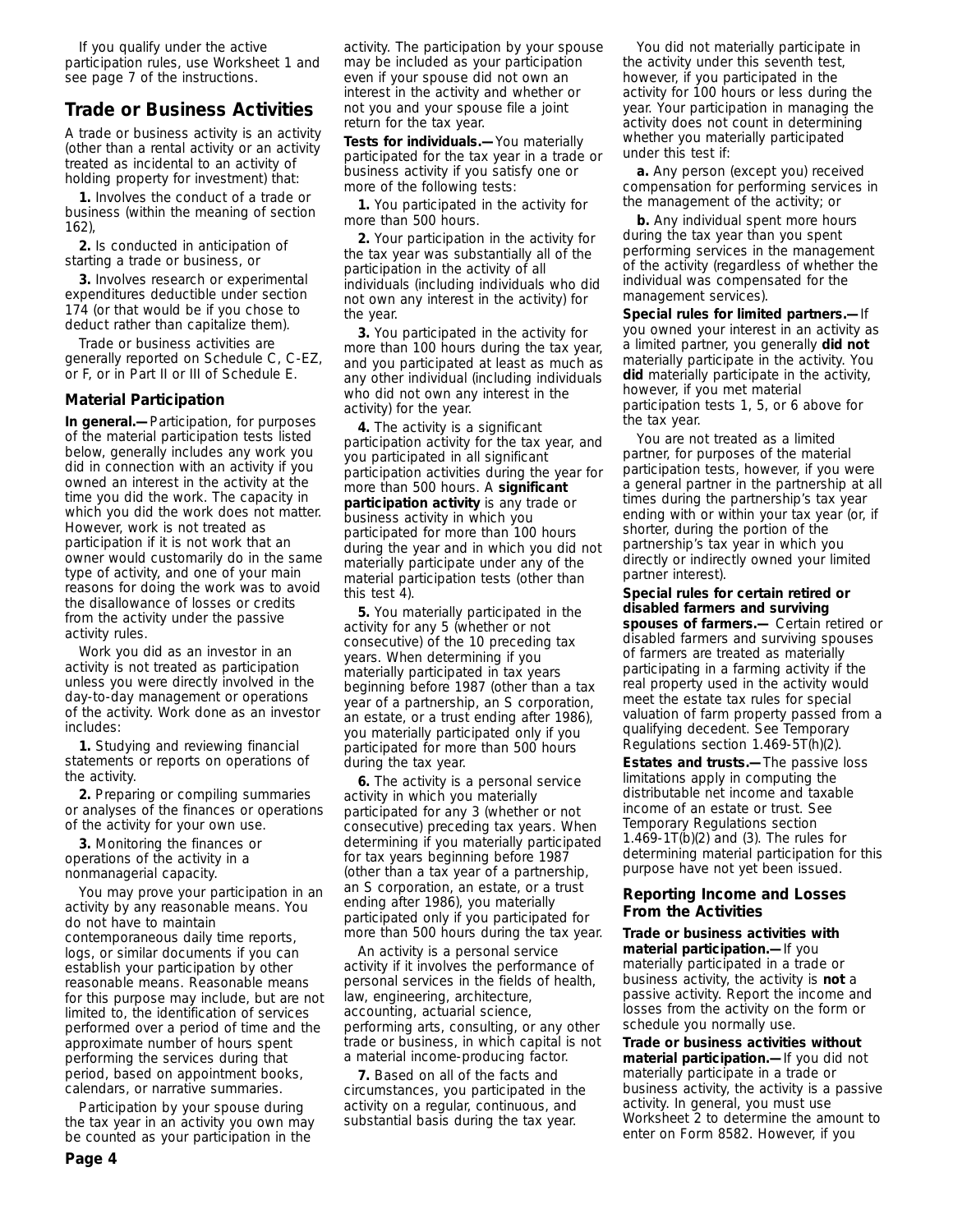owned the activity through a publicly traded partnership or the activity is a significant participation activity, special rules apply. See **Publicly Traded Partnerships (PTPs)** on page 9. See Pub. 925 for how to report income or losses from significant participation passive activities.

# **Grouping Your Activities**

**Caution:** *At the time these instructions were printed, former Temporary Regulations section 1.469-4T had expired and final regulations defining the term "activity" had not been issued. The following rules are based on Proposed Regulations section 1.469-4. When these regulations are finalized, the IRS will announce any changes made to the proposed rules.*

Generally, one or more trade or business activities or rental activities are treated as a single activity if the activities make up an appropriate economic unit for the measurement of gain or loss for purposes of the passive activity rules. Whether activities are treated as a single activity depends on all the relevant facts and circumstances. The factors given the greatest weight in determining whether activities make up an appropriate economic unit are:

**1.** Similarities and differences in types of business,

**2.** The extent of common control,

**3.** The extent of common ownership,

**4.** Geographical location, and

**5.** Interdependencies between the activities.

**Example.** You have a significant ownership interest in a bakery and a movie theater in Baltimore and in a bakery and a movie theater in Philadelphia. Depending on all the relevant facts and circumstances, you could group the movie theaters and bakeries into a single activity, into a movie theater activity and a bakery activity, into a Baltimore activity and a Philadelphia activity, or into four separate activities.

Once you choose a grouping under these rules, you must continue using that grouping in later tax years unless a material change in the facts and circumstances makes it clearly inappropriate.

The IRS may regroup your activities if your grouping fails to reflect one or more appropriate economic units and one of the primary purposes of your grouping is to circumvent the passive activity limitations.

**Limitation on grouping certain activities.—**The following activities may not be grouped together:

**1.** A rental activity with a trade or business activity (unless the rental activity is insubstantial in relation to the trade or business activity or vice versa),

**2.** An activity involving the rental of real property with an activity involving the rental of personal property (except for personal property provided in connection with the real property); or

**3.** Any activity with another activity in which you hold an interest as a limited partner or as a limited entrepreneur (as defined in section 464(e)(2)) if that other activity engages in holding, producing, or distributing motion picture films or videotapes; farming; leasing section 1245 property; or exploring for (or exploiting) oil and gas resources or geothermal deposits. See Proposed Regulations section 1.469-4(f) for exceptions.

**Activities conducted through partnerships or S corporations.—**Once a partnership or S corporation determines its activities under these rules, a partner or shareholder uses these rules to group those activities with activities conducted directly by the partner or shareholder or through other partnerships or S corporations.

**Partial disposition of an activity.—**You may treat the disposition of a substantial part of an activity as a separate activity if you can prove with reasonable certainty:

**1.** The prior year unallowed losses, if any, allocable to that part of the activity, and

**2.** The net income or loss for the year of disposition allocable to that part of the activity.

### **Passive Activity Income and Deductions**

Take into account only passive activity income and passive activity deductions in determining your net income or net loss from all passive activities or any passive activity. For example, if your passive activity is reported on Schedule C, C-EZ, E, or F, and the activity has no prior year unallowed losses or any gain or loss from the disposition of assets or an interest in the activity, take into account only the passive activity income and passive activity deductions from the activity in determining the amount to enter on Form 8582 and the worksheets.

If you own an interest in a passive activity through a partnership or an S corporation, the partnership or S corporation will generally provide you with the net income or net loss from the passive activity. If, however, the partnership or S corporation is required to state an item of gross income or deduction separately to you, and the gross income or deduction is passive activity gross income or a passive activity deduction (respectively), you must include that amount in computing the net income or net loss entered on Form 8582 and the worksheets.

**Caution:** *The partnership or S corporation does not have a record of any prior year unallowed losses from the passive activities of the partnership or S corporation. If you had prior year unallowed losses from this activity, they can be found in column (c) of your 1992 Worksheet 4.*

### **Passive Activity Income**

In determining your overall gain or loss from all passive activities or any passive activity, take into account only passive activity income. Do not enter income that is not passive activity income on Form 8582 or the worksheets. Passive activity income includes all income from passive activities, including (with certain exceptions described in Temporary Regulations section 1.469-2T(c)(2) and Regulations section 1.469-2(c)(2)) gain from the disposition of an interest in a passive activity or property used in a passive activity at the time of the disposition.

Passive activity income **does not** include the following:

● Income from an activity that is not a passive activity.

● Portfolio income, including interest, dividends, annuities, and royalties not derived in the ordinary course of a trade or business and gain or loss from the disposition of property that produces those types of income or is held for investment (see section 163(d)(5)). See Temporary Regulations section 1.469-2T(c)(3).

● Alaska Permanent Fund dividends.

● Personal service income, including salaries, wages, commissions, self-employment income from trade or business activities in which you materially participated for the tax year, deferred compensation, taxable social security and other retirement benefits, and payments from partnerships to partners for personal services. See Temporary Regulations section 1.469-2T(c)(4).

● Income from positive section 481 adjustments allocated to activities other than passive activities. See Temporary Regulations section 1.469-2T(c)(5).

● Income or gain from investments of working capital.

● Income from an oil or gas property if you treated any loss from a working interest in the property for any tax year beginning after 1986 as a nonpassive loss under the rule excluding working interests in oil and gas wells from passive activities. See Regulations section 1.469-2(c)(6).

● Any income from intangible property if your personal efforts significantly contributed to the creation of the property.

● Income from a qualified low-income housing project for any year in which losses from the project would not be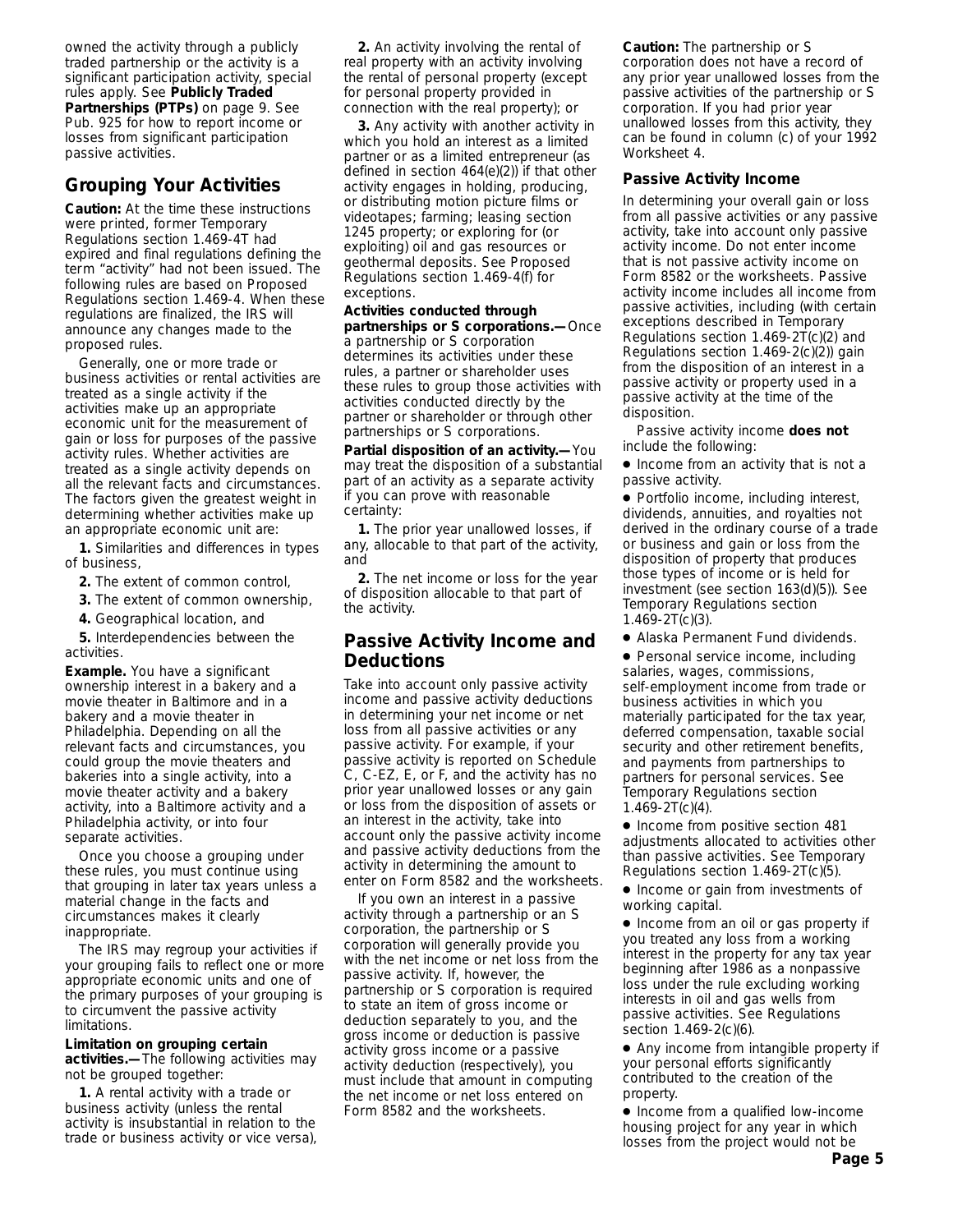subject to the passive loss limitations under the special transitional rule for certain low-income housing projects. See Pub. 925 for more details.

● Any income treated as income that is not passive activity income under Temporary Regulations section 1.469-2T(f) and Regulations section 1.469-2(f). See **Recharacterization of Passive Income** below.

● Overall gain from any interest in a publicly traded partnership.

● State, local, and foreign income tax refunds.

● Income from a covenant not to compete.

● Any reimbursement of a casualty or theft loss included in income to recover all or part of a prior year loss deduction, if the deduction for the loss was not treated as a passive activity deduction.

● Cancellation of debt income to the extent that, at the time the debt is discharged, the debt is not properly allocable under Temporary Regulations section 1.163-8T to passive activities.

### **Passive Activity Deductions**

In determining your overall gain or overall loss from all passive activities or any passive activity, take into account only passive activity deductions. Do not take into account deductions that are not passive activity deductions. Passive activity deductions include all deductions from activities that are passive activities for the tax year and all deductions from passive activities that were disallowed under the passive loss rules in prior tax years and carried forward to the tax year under section 469(b). See Regulations section 1.469-1(f)(4).

Passive activity deductions include losses from dispositions of property used in a passive activity at the time of the disposition and losses from a disposition of less than your entire interest in a passive activity. See **Dispositions** below for the treatment of losses upon certain dispositions of your entire interest in an activity.

Passive activity deductions **do not** include the following:

● Deductions for expenses (other than interest expense) that are clearly and directly allocable to portfolio income.

● Interest expense, other than interest expense properly allocable under Temporary Regulations section 1.163-8T to passive activities (e.g., qualified home mortgage interest and capitalized interest expense are not passive activity deductions).

● Losses from certain investments in a qualified low-income housing project if the special transitional rule for low-income housing projects applies. See Pub. 925 for more details.

● Losses from dispositions of property that produce portfolio income or property held for investment.

● State, local, and foreign income taxes.

● Miscellaneous itemized deductions that may be disallowed under section 67.

● Charitable contribution deductions.

• Net operating loss deductions, percentage depletion carryovers under section 613A(d), and capital loss carryovers.

● Deductions and losses that would have been allowed for tax years beginning before 1987, but for basis or at-risk limitations.

● Net negative section 481 adjustments allocated to activities other than passive activities. See Temporary Regulations section 1.469-2T(d)(7).

● Deductions for losses from fire, storm, shipwreck or other casualty, or from theft, if losses similar in cause and severity do not recur regularly in the activity.

● The deduction allowed under section 164(f) for one-half of self-employment taxes.

### **Recharacterization of Passive Income**

Certain income from passive activities may be recharacterized and excluded from passive activity income. The amount of income recharacterized equals the net income from the sources below. If during the tax year you received net income from any sources described below (either directly or through a partnership or an S corporation), see Pub. 925 to find out how to report net income or loss from these sources. Also see Temporary Regulations section 1.469-2T(f) and Regulations section 1.469-2(f) for more information.

Income from the following sources may be subject to the net income recharacterization rules:

● Significant participation passive activities. A significant participation passive activity is any trade or business activity (as defined on page 4) in which you participated for more than 100 hours during the tax year and did not materially participate.

• Rental of property when less than 30% of the unadjusted basis of the property is subject to depreciation.

● Passive equity-financed lending activities.

● Rental of property incidental to a development activity.

● Rental of property to a nonpassive activity.

● Acquisition of an interest in a pass-through entity that licenses intangible property.

## **Dispositions**

#### **Disposition of Less Than an Entire Interest**

Gains and losses from the disposition of less than an entire interest in an activity are treated as part of the net income or loss from the activity for the current year and are to be included on Form 8582. A disposition of less than an entire interest does not trigger the allowance of prior year unallowed losses. Read the instructions for Part I and the instructions for Worksheets 1 and 2 to see how to make the entries on Form 8582.

### **Disposition of an Entire Interest**

If you disposed of your entire interest in a passive activity or a former passive activity to an unrelated person in a fully taxable transaction during the tax year, your losses allocable to the activity for the year are not limited by the passive loss rules. A fully taxable transaction is a transaction in which you recognize all of your realized gain or loss.

If you are using the installment method to report this kind of disposition, figure your allowed loss for the current year by multiplying your overall loss (which **does not** include losses allowed in prior years) by the following fraction:

> Gain recognized in the current year Unrecognized gain as of the beginning of the current year

A partner in a publicly traded partnership (PTP) is not treated as having disposed of an entire interest in an activity of a PTP until there is an entire disposition of the partner's interest in the PTP.

### **Reporting an Entire Disposition on Schedule D or Form 4797**

When you completely dispose of your entire interest in a passive activity, you may have to report net income or loss and prior year unallowed losses from the activity. All of the net income and losses are reported on the forms and schedules you normally use.

Combine any income and losses (including any prior year unallowed losses) from the activity for the tax year to see if you have an overall gain or loss. If you have an overall gain and you have other passive activities to report on Form 8582, include the income, losses, and prior year unallowed losses on Worksheet 1 or 2. If this is your only passive activity, report any income and losses (including any prior year unallowed losses) on the forms and schedules you normally use and skip the worksheets and Form 8582.

If you have an overall loss when you combine the income and losses, do not use the worksheets or Form 8582 for the activity. Any losses (including prior year unallowed losses) are allowed in full.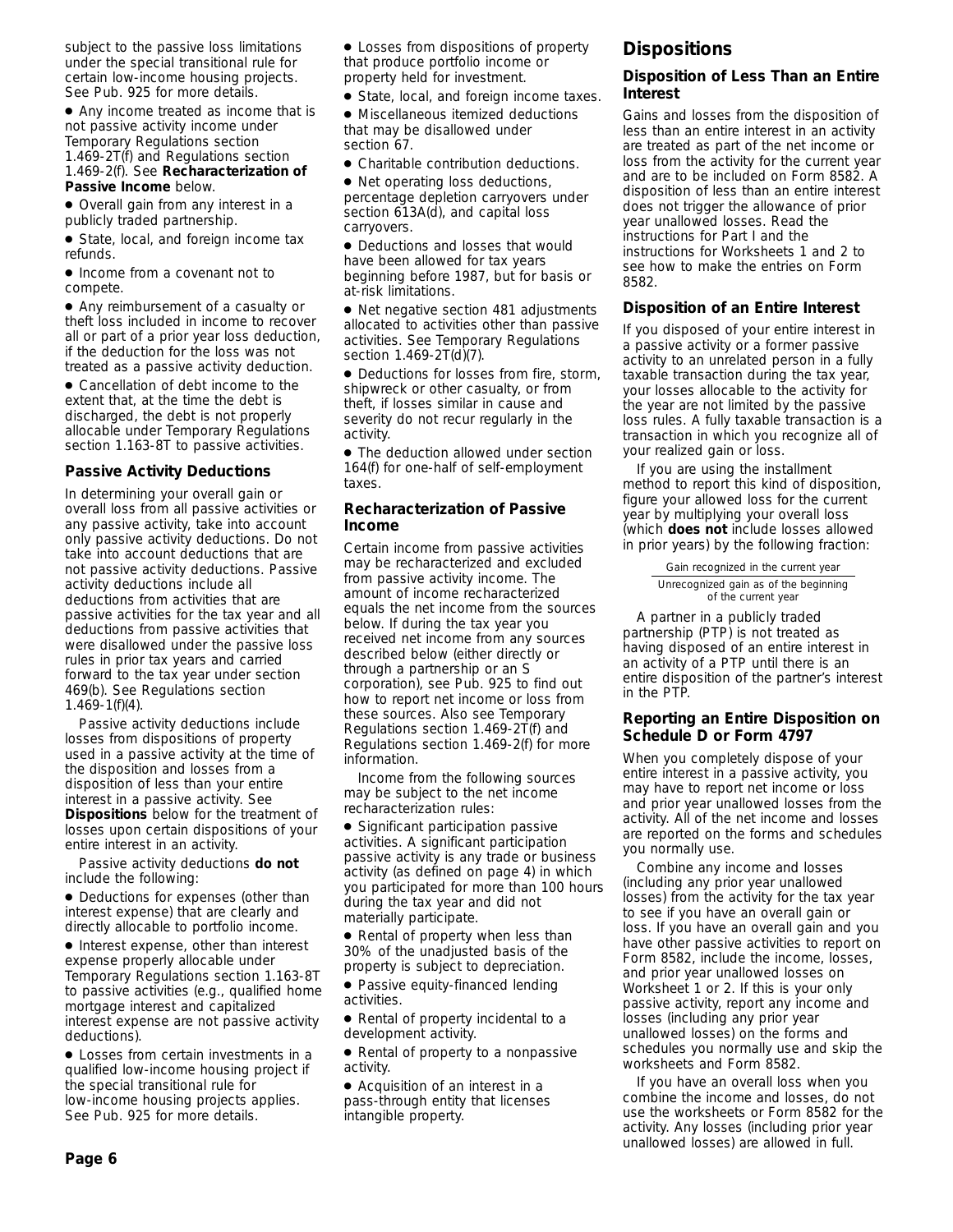Report the income and losses on the forms and schedules you normally use.

If you must figure modified adjusted gross income for line 6 of Form 8582, the overall loss from this activity is a nonpassive activity loss and must be used when computing modified adjusted gross income. This is because an overall loss from an entire disposition of a passive activity is a nonpassive loss when there is an aggregate loss from all other passive activities.

#### **Example 1: Activity with overall gain**

You sell your entire interest in a rental property in which you actively participated at a gain of \$15,525. \$7,300 of the gain is section 1231 gain (Form 4797, Part I) and \$8,225 is ordinary recapture income (Form 4797, Part II). The total loss you would report on line 23 of Schedule E (Form 1040) is (\$15,450). This includes a current year (\$2,800) net loss, and a (\$12,650) prior year unallowed loss.

If you had other passive activities reportable on Form 8582, you would make the following entries on Worksheet 1. You would enter the \$15,525 gain on the disposition in column (a), the current year loss of (\$2,800) in column (b), and the prior year unallowed loss of (\$12,650) in column (c).

#### **Example 2: Activity with overall loss**

You sell your entire interest in a limited partnership and this is your only passive activity. You have a current year Schedule E loss of (\$3,330), a Schedule E prior year unallowed loss of (\$1,115), and a Schedule D gain of \$2,000 from the sale of your interest in the partnership.

Because there is an overall loss of (\$2,445) after combining the gain and losses, none of the amounts are entered on Worksheet 2 or on Form 8582.

The net loss plus the prior year unallowed loss (\$3,330 + \$1,115 = \$4,445) is entered on Schedule E, Part II, column (i), and the \$2,000 gain on the sale is entered on Schedule D, in either Part I or Part II, depending on how long the partnership interest was held.

# **Specific Instructions**

#### **Part I**

#### **Worksheet 1**

Individuals and qualifying estates who actively participated in rental real estate activities should use Worksheet 1 and include the income or loss from those activities on lines 1a through 1d of Form 8582. Use Worksheet 2 to figure amounts to enter on lines 2a, 2b, and 2c if you did not actively participate in a rental real estate activity.

**Caution:** *Do not enter a prior year unallowed loss in column (c) of*

*Worksheet 1 unless you actively participated in the activity in both the year the loss arose and the current tax year. If you did not actively participate in both years, enter the prior year unallowed loss in column (c) of Worksheet 2.*

*Married individuals who are filing separate returns and did not live apart from their spouse at all times during the tax year do not qualify under the active participation rule and should use Worksheet 2 instead of Worksheet 1. To take advantage of the \$25,000 allowance, married individuals must file a joint return.*

See Pub. 925 for an example showing how to complete the worksheet.

**Column (a).—**Enter the net income from each activity. For example, if a Schedule C activity has current year profit of \$5,000 and a Form 4797 gain of \$2,000, enter \$7,000 in column (a). Enter the total of column (a) on line 1a of Form 8582.

**Column (b).—**Enter the net loss for each activity. For example, if a Schedule E rental activity has a current year loss of (\$4,500) on line 22 of Schedule E and a current year Form 4797 loss of (\$1,000), enter (\$5,500) in column (b). Do not enter any prior year unallowed losses in this column. Enter the total of column (b) on line 1b of Form 8582.

**Column (c).—**Enter the prior year unallowed losses for each activity. These amounts can be found on Worksheet 4, column (c), of your 1992 Form 8582. Enter the total of column (c) from your 1993 Worksheet 1 on line 1c of Form 8582.

**Columns (d) and (e).—**Combine income and losses in columns (a) through (c) for each activity and enter any overall gain for the activity in column (d) or any overall loss for the activity in column (e). Do not enter amounts from columns (d) and (e) on Form 8582. These amounts will be used when Form 8582 is completed to figure the loss allowed for the current year.

#### **Worksheet 2**

Use Worksheet 2 for trade or business activities in which you did not materially participate, for rental real estate activities that do not qualify for the special allowance, and for rental activities other than rental real estate activities.

Pub. 925 has examples of a completed Form 8582 and worksheets.

**Column (a).—**Enter the net income for each activity. (See the example included in the instructions under column (a) for Worksheet 1, above.) Enter the total of column (a) on line 2a of Form 8582.

**Column (b).—**Enter the net loss for each activity. (See the example included in the instructions under column (b) of

Worksheet 1, above.) Enter the total of column (b) on line 2b of Form 8582.

**Column (c).—**Enter the prior year unallowed losses for each activity. These amounts can be found on Worksheet 4, column (c), of your 1992 Form 8582. Enter the total of column (c) from your 1993 Worksheet 2 on line 2c of Form 8582.

**Columns (d) and (e).—**Combine income and losses in columns (a) through (c) for each activity and enter any overall gain for the activity in column (d) or any overall loss for the activity in column (e). Do not enter amounts from columns (d) and (e) on Form 8582. These amounts will be used when Form 8582 is completed to figure the loss allowed for the current year.

**Line 3.—**If line 3 shows net income or zero, all of your losses are allowed, including any prior year unallowed losses entered on line 1c or 2c. Do not complete Form 8582. Take the losses to the form or schedule you normally report them on.

#### **Part II**

Enter all numbers in Part II as positive amounts (i.e., greater than zero).

#### **Examples:**

**1.** Line 1d has a loss of \$47,000 and line 3 has a loss of \$42,000. Enter \$42,000 as a positive number on line 4.

**2.** Line 4 has a loss of \$42,000 and line 8 is \$25,000. Enter \$25,000 as a positive number on line 9.

**Line 5.—**Married persons filing separate returns who lived apart at all times during the year should enter \$75,000 on line 5 instead of \$150,000. Married persons filing separate returns who lived together at any time during the year are not eligible for the special allowance. They must enter zero on line 9 and go to line 10.

**Line 6.—**To figure **modified adjusted gross income** for this line, combine all of the amounts you would enter if you were figuring adjusted gross income for your tax return except do not take into account:

- Passive income or loss included on Form 8582;
- $\bullet$  Any overall loss from a PTP;

● The taxable amount of social security and tier 1 railroad retirement benefits;

● The deduction allowed under section 219 for contributions to IRAs and certain other qualified retirement plans;

● The deduction allowed under section 164(f) for one-half of self-employment taxes, **or**

● The exclusion from income of interest from series EE U.S. savings bonds used to pay higher education expenses.

Include portfolio income or expenses that are clearly and directly allocable to portfolio income in the modified adjusted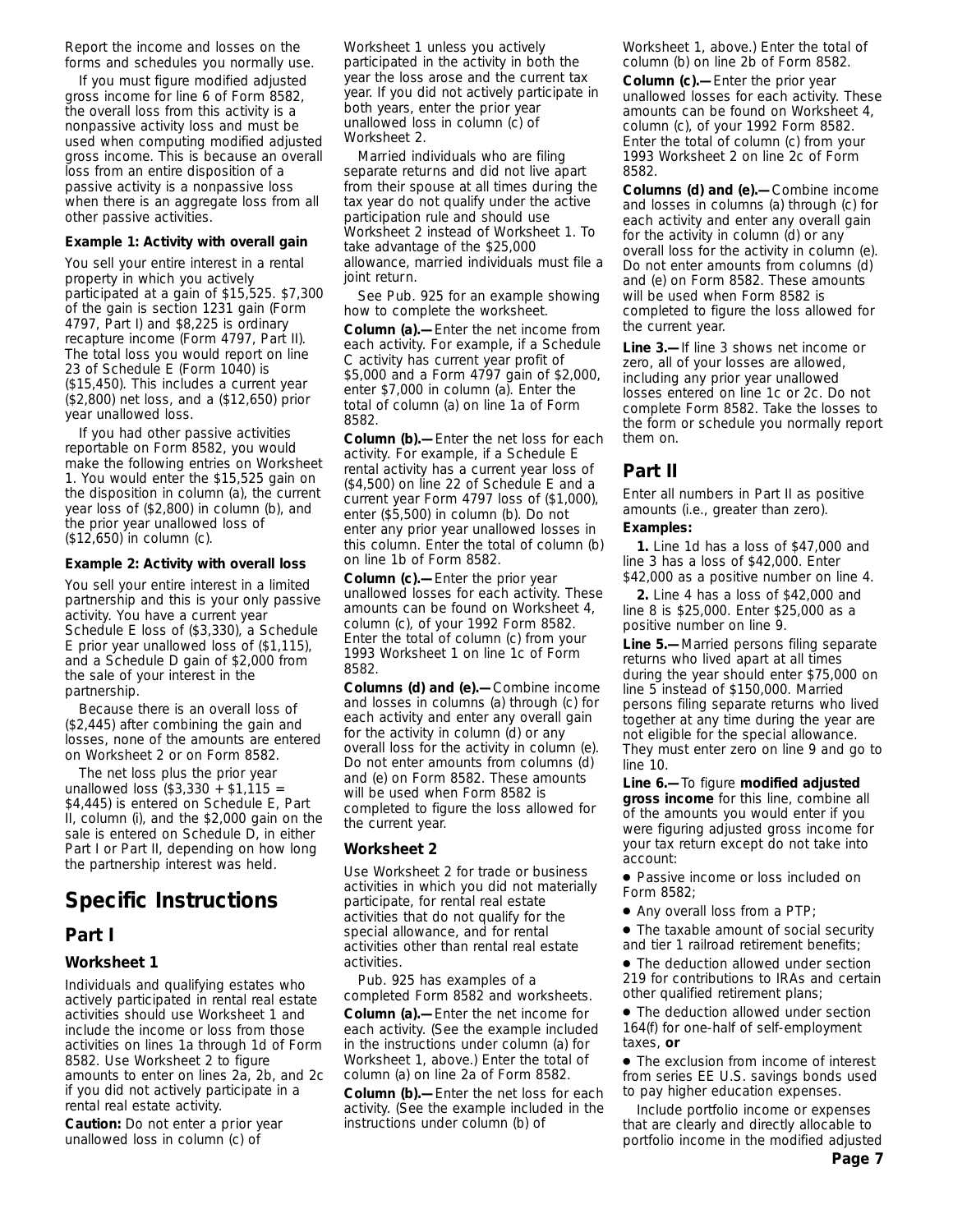gross income computation. Any income that is treated as nonpassive income is included in the computation of modified adjusted gross income. For example, overall gain from a publicly traded partnership and net income from an activity or item of property subject to the recharacterization of passive income rules is nonpassive income. In addition, an overall loss from the entire disposition of a passive activity is not included on Form 8582. Instead, the overall loss is a nonpassive loss and must be included in the computation of modified adjusted gross income.

**Example.—**If your adjusted gross income on line 31 of Form 1040 is \$92,000, and you had taxable social security benefits of \$5,500 on line 21b, your modified adjusted gross income would be \$86,500 (\$92,000 – \$5,500).

**Line 8.—**Do not enter more than \$12,500 on line 8 if you are married filing a separate return and you and your spouse lived apart at all times during the year. Married persons filing separate returns who lived together at any time during the year are not eligible for the special allowance. They must enter zero on line 9 and go to line 10.

## **Part III**

**Line 11.—**Use the worksheets on Form 8582 and the following instructions for those worksheets to figure the unallowed loss to be carried forward and the allowed loss to report on the forms and schedules for 1993. Worksheets 1 and 2, columns (d) and (e), will show whether an activity had an overall gain or loss. If you have activities that show overall gain in column (d) of Worksheet 1 or 2, report all the income and losses listed in columns (a), (b), and (c) for those activities on the proper forms and schedules.

If you have activities in Worksheet 1 or 2 that show an overall loss in column (e), you will have to allocate the allowed loss on line 11 of Form 8582 to those activities by completing Worksheets 3, 4, and 5 or 6.

Start with Worksheet 3 if you have any activities in Worksheet 1 with an overall loss in column (e) and an amount on line 9 of Form 8582. If you do not have activities with an overall loss in Worksheet 1 or line 9 does not have an entry, start with Worksheet 4 for any activities in Worksheet 1 or 2 that show an overall loss in column (e).

### **Worksheet 3**

Use Worksheet 3 if you have activities in Worksheet 1 with an overall loss in column (e) and an amount on line 9 of Form 8582.

**Column (a).—**Enter the overall loss from column (e) of Worksheet 1 for each activity.

**Column (b).—**Divide each of the individual losses shown in column (a) by the total of all the losses in column (a) and enter the ratio for each of the activities in column (b). The total of all the ratios should equal 1.00.

**Column (c).—**Multiply line 9 of Form 8582 by each of the ratios in column (b) and enter the results in column (c). The total of column (c) should be the same as line 9 of Form 8582.

**Column (c) total is the same as column (a) total.—**If the total losses in column (c) are the same as the total losses in column (a), all the amounts in columns (a), (b), and (c) of Worksheet 1 should be reported on the proper forms and schedules. The losses in Worksheet 1 are allowed in full and are not carried over to Worksheet 4. Complete Worksheet 4 only if you have activities with overall losses in column (e) of Worksheet 2.

**Column (c) total is less than column (a) total.—**If the total losses in column (c) are less than the total losses in column (a), complete column (d).

**Column (d).—**Subtract column (c) from column (a) and enter the results in this column. Also enter on Worksheet 4 the name of the activities and the form or schedule on which the loss is to be reported. Enter the amounts from column (d) of this worksheet in column (a) of Worksheet 4. Also include in Worksheet 4 any activities from Worksheet 2 that have an overall loss in column (e) of that worksheet.

### **Worksheet 4**

Complete Worksheet 4 if you have an overall loss in column (e) of Worksheet 2 or losses in column (d) of Worksheet 3 (column (e) of Worksheet 1, if you did not have to complete Worksheet 3).

**Column (a).—**Enter the amounts, if any, from column (d) of Worksheet 3 (column (e) of Worksheet 1 if you did not have to complete Worksheet 3). Also enter the losses, if any, shown in column (e) of Worksheet 2.

**Column (b).—**Divide each of the individual losses shown in column (a) by the total of all the losses in column (a) and enter the ratio for each of the activities in column (b). The total of all the ratios should equal 1.00.

**Column (c).—**Complete the following computation:

- **A.** Enter line 3 of Form 8582
- **B.** Enter line 9 of Form 8582
- **C.** Subtract line B from line A  $\mathcal{A}^{\mathcal{A}}$  and  $\mathcal{A}^{\mathcal{A}}$

Multiply line C by the ratios in column (b) and enter the results in column (c).

Use Worksheet 5 for the activities listed in Worksheet 4 if all the loss from the same activity is reported on one form or schedule. For example, use Worksheet 5 if all the loss from the activity is reported on Schedule E, even though part of the loss may be a current year Schedule E loss and part of it may be from a Schedule E prior year unallowed loss.

If you have losses from the same activity that are to be reported on two or more different schedules, use Worksheet 6 instead of Worksheet 5 for those activities. For example, if you have a Schedule C loss and you also have a Form 4797 loss from the sale of assets from the Schedule C activity, use Worksheet 6 instead of Worksheet 5.

### **Worksheet 5**

**Column (a).—**Enter the activities shown in Worksheet 4 if all the loss from the same activity is to be reported on one form or schedule. The loss to enter in column (a) of this worksheet is the net loss plus the prior year unallowed loss for each activity you enter in this worksheet. This amount can be found by adding the losses in columns (b) and (c) of Worksheets 1 and 2.

**Column (b).—**Enter the amounts from column (c) of Worksheet 4 for the activities listed in this worksheet. These are your **unallowed losses for 1993.** Keep a record of these amounts so the losses can be used to figure your passive activity loss next year.

**Column (c).—**Subtract column (b) from column (a). These are the **losses allowed for 1993.** The amounts in this column should be reported on the form or schedule you normally use.

See the forms and schedules listed under **Reporting Allowed Losses on the Forms and Schedules** on page 9. Pub. 925 also has an extensive example of how to report passive income and losses on the forms and schedules.

### **Worksheet 6**

Use Worksheet 6 if you have losses from the same activity that are reported on two or more different forms and schedules. Worksheet 6 will allocate the loss allowed and unallowed for the activity and the loss allowed on the different forms or schedules used to report the losses. Only the losses that would cause a difference in the tax liability if they were reported on a different form or schedule are kept separate. Any losses from the following forms or schedules should be kept separate:

● Schedules C, D (Parts I and II), E, and F.

● Forms 4684 (Section B), 4797 (Parts I and II), and 4835.

Make a copy of Worksheet 6 to use for each additional activity for which you have losses reported on two or more different forms or schedules. When making entries in Worksheet 6, enter the name of the form or schedule on the line above line 1a.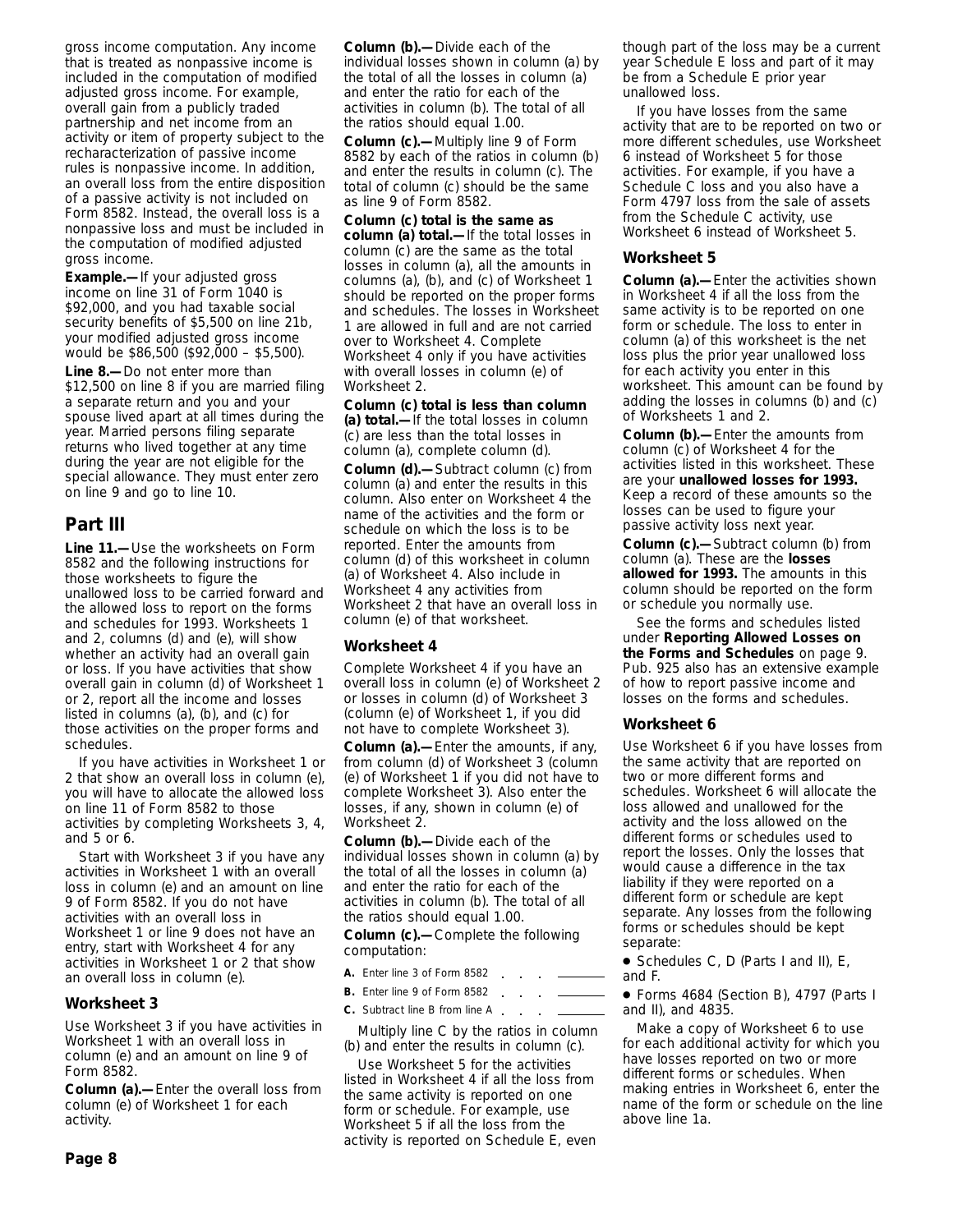**Line 1a, column (a).—**Enter the net loss plus any prior year unallowed loss from the activity that goes on the same form, or in the case of Schedule D and Form 4797, the same part (Part I or Part II).

**Line 1b, column (a).—**Enter any net income from the activity that goes on the same form or schedule as the loss on line 1a, column (a). For example, you entered a prior year unallowed loss from Form 4797, Part I, on line 1a and this year you have a current year gain that is also reported on Form 4797, Part I. Enter the gain on line 1b, column (a). If the activity did not have a Form 4797, Part I gain, enter zero on line 1b, column (a).

**Line 1c, column (b).—**Subtract line 1b, column (a) from line 1a, column (a), and enter the result in column (b). If line 1b, column (a), is more than line 1a, column (a), enter zero in column (b).

**Column (c).—**Divide each of the losses entered in column (b) by the total of column (b) and enter the ratio in this column. The total of this column should be 1.00.

**Column (d).—**Find the unallowed loss for this activity in Worksheet 4, column (c), and multiply that unallowed loss by the ratio in column (c) of this worksheet. If you have entries in column (b) of this worksheet that show zero, also enter zero for that form or schedule in this column.

The amount in this column is the **unallowed loss for 1993.** Keep a record of this worksheet so that you can use the losses to figure your passive activity loss next year.

**Column (e).—**Subtract the amount in column (d) from the loss entered on line 1a, column (a). This is the **allowed loss for 1993** to be entered on the forms or schedules. The forms and schedules you report on should show the losses from this column and the income, if any, for that activity from column (a) of Worksheet 1 or 2.

See the forms and schedules listed under **Reporting Allowed Losses on the Forms and Schedules** below. Pub. 925 also has an extensive example of how to report passive income and losses on the forms and schedules.

# **Reporting Allowed Losses on the Forms and Schedules**

**Line 3 is income.—**If line 3 of Form 8582 shows net income or zero, all of the losses in columns (b) and (c) of Worksheets 1 and 2 are allowed in full. Report the income and losses in columns (a), (b), and (c) of Worksheets 1 and 2 on the forms and schedules normally used.

**Line 11 is the same as the total of lines 1b, 1c, 2b, and 2c.—**If this is the case, all the losses in columns (b) and (c) of Worksheets 1 and 2 are allowed in full. Report the income and losses in columns (a), (b), and (c) of Worksheets 1 and 2 on the forms and schedules normally used.

**Columns (a) and (c) of Worksheet 3 are the same amount.—**If this is the case, all the losses in columns (b) and (c) of Worksheet 1 are allowed in full. Report the income and losses in columns (a), (b), and (c) of Worksheet 1 on the forms and schedules normally used.

**Losses allowed in column (c) of Worksheet 5.—**The amounts shown in column (c) of Worksheet 5 are the losses allowed for 1993 for the activities listed in that worksheet. Report the loss allowed from column (c) of Worksheet 5 and the income, if any, for that activity shown in column (a) of Worksheet 1 or 2, on the form or schedule normally used.

**Losses allowed in column (e) of Worksheet 6.—**The amounts shown in column (e) of Worksheet 6 are the losses allowed for 1993 for the activity listed in that worksheet. Report the losses allowed from column (e) of Worksheet 6 and the income, if any, for that activity shown in column (a) of Worksheet 1 or 2, on the forms or schedules normally used.

**Schedules C and F, and Form 4835.—** Enter on the net profit or loss line of your schedule or form, the allowed passive activity loss from the worksheet. To the left of the entry space write "PAL."

If the net profit or loss line on your form or schedule showed net profit for the year, reduce the net profit by the allowed loss from Worksheet 5 or 6 and enter the result on the net profit or loss line. For example, Schedule C shows net profit for the year of \$5,000. The activity also has a Form 4797 gain of \$2,500 and a prior year unallowed Schedule C loss of (\$6,000). The loss allowed for 1993 is (\$6,000). Line 31 would show a net loss of (\$1,000). To arrive at this answer, subtract the loss allowed for the year (\$6,000) from the net profit for the year (\$5,000). To the left of the entry space write "PAL."

See Schedule D and Form 4797 instructions below if you also had passive gains and losses from the sale of assets or an interest in the passive activity.

**Schedule E, Part I.—**Enter the allowed loss from the worksheet on line 23 of Schedule E. An activity that has net profit for the year and prior year unallowed losses will have net profit on line 22 and the allowed loss on line 23. The allowed loss on line 23 will include the loss allowed to the extent of the net profit. Line 24 of Schedule E will show total net profit and line 25 will show total losses allowed (both passive and

nonpassive). Line 26 will show the total net profit or loss.

**Schedule E, Parts II and III.—**Any net income shown on your Schedule K-1 that is passive income should be entered as passive income in the appropriate column of Schedule E, Part II or III. Enter the passive loss allowed from Worksheet 5 or 6 in the appropriate column for passive losses. The passive losses allowed include the loss allowed to the extent of any net income from the activity. See Schedule D and Form 4797 instructions below if you also had passive gains or losses from the sale of assets or an interest in the passive activity.

**Form 4684, Section B.—**Any passive activity gain from Form 4684 remains unchanged. It was used on Form 8582 to determine allowable passive activity losses. If you did not have passive activity losses on Form 4684, complete Form 4684 and follow the instructions for that form regarding where to report the gain.

If you had passive activity losses from Form 4684, cross through the amount you first entered on line 31, 32, 38a, 38b, or 39 and show the allowed loss from the worksheet. To the left of the entry space write "PAL."

**Schedule D and Form 4797.—**If you sold assets from a passive activity or if you sold an interest in your passive activity, all gains from the activities should be shown on the appropriate line of Schedule D or Form 4797. Identify the gain as "From passive activity." Enter any allowed losses for Schedule D or Form 4797 on the appropriate line and to the left of the entry space write "PAL."

**Entire disposition with an overall**

**loss.—** If you had an entire disposition of your interest in a passive activity and that activity had an overall loss, none of the gains, if any, or losses should have been entered on Form 8582 or the worksheets. However, all the gains and losses should be reported on the forms or schedules you normally use. Write to the left of the entry space, "Entire disposition of passive activity."

**Entire disposition with an overall gain.—**Gains and losses from this activity were included on Form 8582 so that the gains could offset other passive activity losses. Report all the gains and losses on the forms and schedules you normally use and write to the left of the entry space, "Entire disposition of passive activity."

## **Publicly Traded Partnerships (PTPs)**

A publicly traded partnership (PTP) is a partnership whose interests are traded on an established securities market or are readily tradable on a secondary market (or its substantial equivalent).